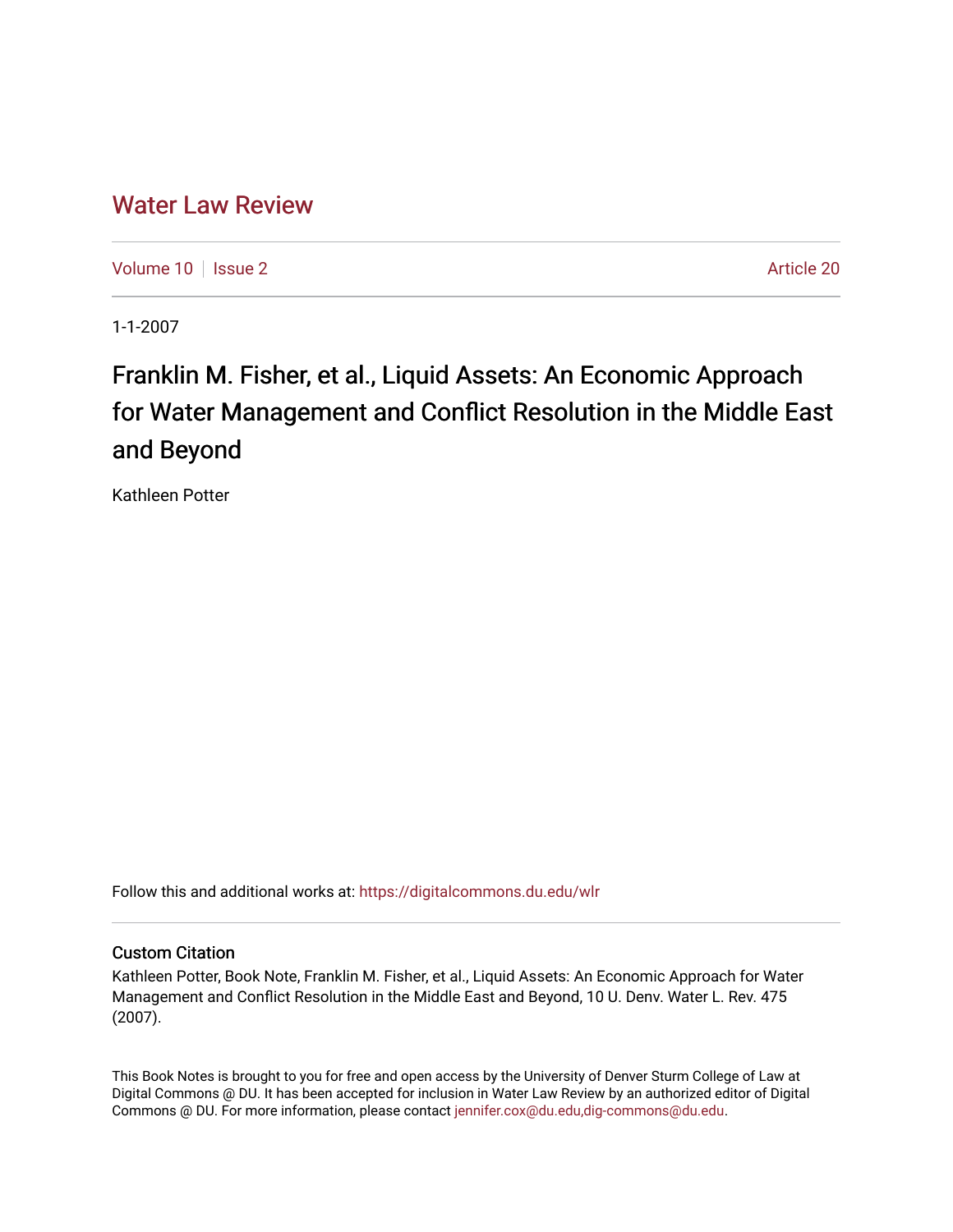tions to build upon notions of water tenure established in the older legal systems.

Chapter 10, *Routes to Water Rights,* argues that imposition of water rights by third parties (potentially consultants and bureaucrats) results in inefficient and often ineffective water use agreements. Transaction costs impact negotiation efforts for implementing water management policy. Lower transaction costs directly result in more successful policies. Using local rights and context, or legal complexity, rather than economic drivers, can result in a more efficient and feasible framework for water rights.

Chapter 11, *Analyzing Water Rights, Multiple Uses, and Intersectional Water Transfers,* relies on examples from India, Nepal, and Sri Lanka to argue that studies of intersectoral water transfers from agricultural to non-agricultural use in Western industrialized nations do not necessarily provide a useful model applicable for developing countries. The United States and Europe have well established regulatory and market processes for transfers that are not present in developing nations. To understand the viability of transfers in developing nations, the authors espouse using a perspective of legal pluralism, which considers the interplay of legal and social frameworks. The authors review the basic concepts of legal pluralism and discuss the ways rights and laws change in the context of intersectoral transfers.

In Chapter 12, *Water Rights and Legal Pluralism,* the editors draw upon the essays collected in this volume to show that an analytical method should consider the full context in which water control is situated, and that this context varies substantially based on local circumstances. An understanding of the dynamic activities of people's daily lives in specific contexts provides the broadest view of water rights. As a result, water policy imposed by academic and bureaucratic sources can achieve only modest results, especially in developing countries where control of water is an important source of power.

Although the essays in *Liquid Assets* do not employ a standard legal analysis structure, the collection presents a well-researched alternative understanding of the way laws affect the daily lives of water users. The legal complexity approach, while often deeply immersed in cultural theory, seems best suited for demonstrating the complicated relationship between state regulation and deeply embedded cultural notions of water use, especially applicable in developing nations. The book thus offers the most insight for those pursuing an interdisciplinary approach to law.

*Paul Rodney*

**Franklin M. Fisher, et al., Liquid Assets: An Economic Approach for Water Management and Conflict Resolution in the Middle East and Beyond,** Resources for the Future Press, Washington, D.C. (2005); 242 pp; \$ 39.95; ISBN 1-933115-08-4, hardcover.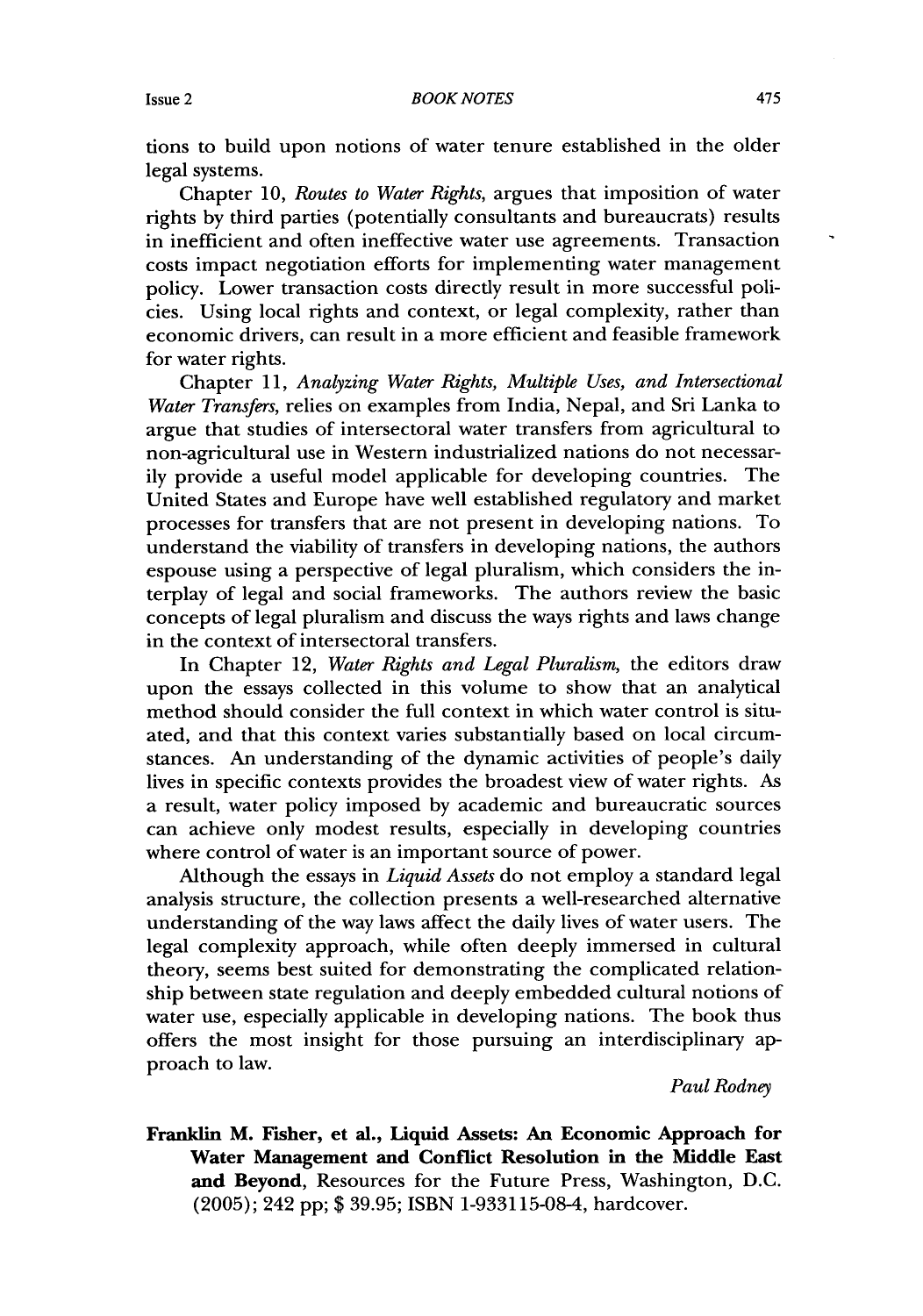#### *WATER LA W REVIEW*

In *Liquid Assets: An Economic Approach for Water Management and Conflict Resolution in the Middle East and Beyond, Franklin M. Fisher, Annet*ter Huber-Lee, Ilan Amir, Shaul Arlosoroff, Zvi Eckstein, Munther J. Haddadin, Salem G. Hamati, Ammar M. Jarrar, Anan F. Jayyousi, Uri Shamir, and Hans Wesseling provide a history of the Middle East Water Project and address the ways that an economic approach to water consumption can resolve disputes and lead to better water management. The authors begin with two key starting points: first, water scarcity is a matter of cost and value, not merely of quantity; second, the value of water and its scarcity will be different in different locations.

Part I of the book-Chapters 1 through 4-focuses on methodology. Chapter 1 describes the economic principles that can usefully be applied to water disputes, allocation, and management. This first chapter begins with the premise that competitive markets lead to an efficient and, in some sense, optimal allocation of resources, and economic analyses provide useful guidance on water management. The authors use shadow values, scarcity rents, basic theorems, and costbenefit analyses to further make their point. Chapter 2 describes the Water Allocation System ("WAS") Model, which is a tool users can employ to analyze the consequences of various decisions and alternate circumstances, including private water demand, naturally occurring supply, treated wastewater, infrastructure and capital costs, and public policies toward water. The authors provide mathematics for this model in the chapter's appendix. Because of the significant differences between water consumption for households and agriculture, Chapter 3 explores the need for and usefulness of an agricultural submodel. In addition, Chapter 3 provides a mathematical representation of an agricultural submodel, applies the agricultural submodel to Israeli data, and discusses benefits and problems of agricultural sub-models. Chapter 4 addresses international conflicts and suggests ways that modeling efforts and accompanying analysis can be used to resolve water disputes. Notably, the authors suggest that if property rights in water are seen to be reducible to monetary values, negotiations over water can cease being limited to water itself and can be conducted in a larger context where water's value is measure against other things. Further, the authors posit that the availability of seawater desalination means that the monetary value of disputed property rights will generally not be very large. Moreover, the authors point out that water agreements that simply divide water quantities are fixed-quantity agreements that amount to a zero-sum game, whereas if permits were used and traded, especially when cooperation involves the construction of mutually beneficial infrastructure, the gains to all parties can increase and be greater than the value of the value of water property rights themselves. The authors' ultimate hope is for cooperation and trust in place of conflicts over water.